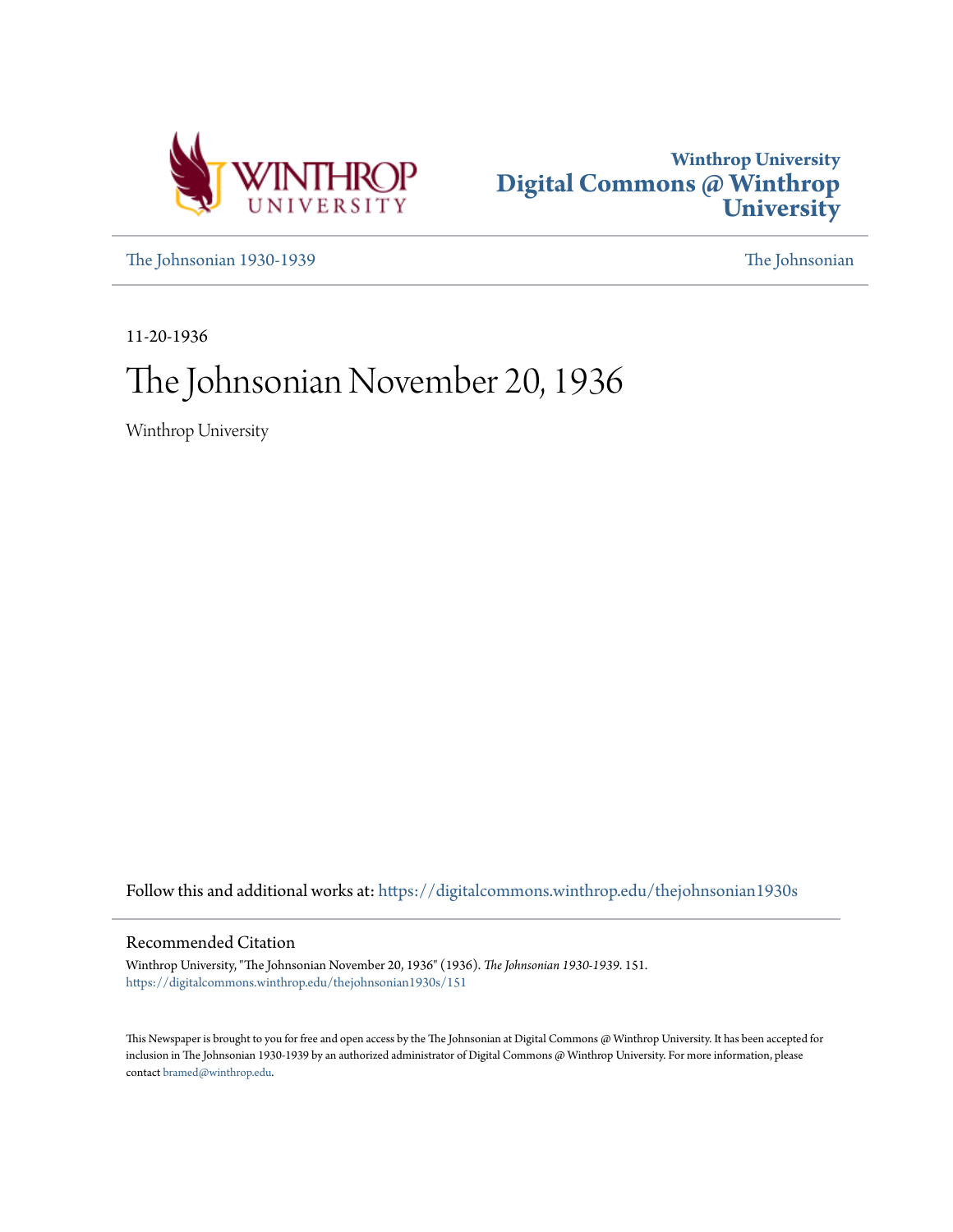2,100 Circulation: Member<br>of Associated Collegiate<br>Press, N. S. P. A., and<br>S. C. Press Association



Next Week at Winthrop

viday: 4:00-Athletic Pield-Pine

Prothnen.<br>4:00—Jehnson.<br>5:00—Jehnson. Hall — Mr. H. A.<br>5:00—Oym—Olri Scouts.<br>8:00—Main Andientum — Jiingy

n Rall

re and tlop

 $\alpha$  $= -6$ 

Players present<br>Young Lody."

the city-8

orning W

 $x: 850 - 30$ 

Johnson Hall<br>Johnson Hall<br>V: 7:23-P

**Hall**<br>eacher

LIKA, FRIDAY, NOVER **ER 20, 1930** 

SUBSCRIPTION, SLO A TEAM



VOL. 14, NO. 10

### **Featured Facts**

The attraction of the play tomight, apparently, is in the ap- $-$  Only.

Students are trying to leng-<br>has have the paved driveways<br>will leok. Sveryone on front<br>campus who has had to cope<br>with the dust hierm into rooms a to welcome the a

 $\begin{tabular}{ll} $3$, & means & to & be generally  
agroot that if all the logidator-  
quard that if all the logidator-  
and language the confidence  
that is a  
subequation of length and,  
be a red and the logdator-  
wood in  $\widehat{W}$  generally  
ingroup-  
Coujdrh't the triple be arranged$ 

statement was heard re-The statement was near<br>criving that forever statement re-<br>crived hine align this year, but<br>that the ones who did receive<br>them, received a greater num-<br>ter of slips than usual.

re are a great meny ornimations on the campus—too<br>my, seems assert, What can be<br>no to fill the need for coting classroom work and<br>i practical problems, yet  $4d<sub>2</sub>$ aber of orga

When asked what single fea-<br>ture about Windkrop she liked<br>bast, one girl named the Artist ne Surias. Another men-<br>ed the wide range of friendnomible.

### **Exchange Teachers** Are Guests At Tea

A tea in honor of the teache here for exchange week, was held in the parlors of Main Building

near or consume weak, the pattern of Main Smilling<br>in the pattern of Main Smilling<br>Worldands, from 4:1964-30.<br>Wearen of the gradient of Training School and the pattern side and is seen,<br>weak by the consumer of Training Sch

ATTENDS BIAUGUEATION<br>Dr. James Finchney Klaard, pres-<br>ent-eneritus, will represent Win-<br>rrop College and the American<br>quarti on Education at the in-<br>symmion of Mr. C. Sylvater man president<br>m as president

Timewaster, New Weekly,

**CHAPEL SPEAKER** Chester County Solen, Responsible for Paveal Drives, Addresses Students **REPRESENTATIVES HERE** 

**SENATOR WISE IS** 

Pratt, Britt, Black, and Har Sten, From Lower Hous Are Also Guesta

Senator J. M. Wiss and Representatives J. B. Frait, Q. B. Rritt, Hierbert Black, and David Ramilton, Jr., marshers, of the Chester Assembly and South Garolina General Assembly<br>South Carolina General Assembly of the Chester ion, Jr., manisers of the Chester control of the Chester of the Chester and Youty delegations in the control density were general as the change horor on the chemical control of the change interaction of the change in the

shason<br>il of Te 1:00-Johnson 3 on Hall-'Y' O  $OL = 10$  $ma = MaH \rightarrow OH$ Movie

eday: 13:30 Main Audito um-Chapel Euercissa.<br>4:30-Cillo Rall - Debater

League.<br>
6:30-Johnson<br>
Thursday: 2:30<br>
Knitting Cle m Hall-Ve

4:30-Ro **KAPPA DELTA PI GIVES SUPPER** 

Dr. Grier and Me

it the appropriation of larger<br>I for the college. He further<br>d that it was his desire to see<br>worthwhile things secured al

STATE WINDERES<br>First places awarded in the<br>jouth Carolina Collegiate Fress<br>smelation at the recent conven $n \in \mathbb{C}$ 

tows:<br>College magazines-The Shake ...The Citadel.<br>
college asweys permutation of the Johnson of the state of the state<br>
on-ty Maddine Hayar Hamilton.<br>
On-ty Maddine Hayarswith<br>
The Jeannal Winkins Hayarswith<br>
Explore the Manual The Shake-The Cit-<br>
Potty-T

ndel.<br>
News stories-The Educ Stock-<br>ing-Presbyterian College.<br>
Feature Articles-Farley Voc-

Feature Attorney Description Contract Contract Contract Contract Contract Contract Contract Contract Contract Contract Contract Contract Contract Contract Contract Contract Contract Contract Contract Contract Contract Cont "On the Rim of the Abyss," by<br>ames T. Shotwell, was reviewed hense<br>hy members or the me<br>Relations Club at a me<br>thanks, Nov

### Winthrop Team<br>To Debate P. C

precessor and Vietname and Vietname and Vietname and American Tool (113) financies and Tool and Tool and Tool and Tool and Tool and Tool and Tool and Tool (12) financial precision College body.<br>
Mark the set of the set of

# Dr. Phelps Attends<br>Meeting Of Colleges

I. R. C. Reviews<br>Shotwell's Book

Directs Exchange **ALUMNAE GAIN** Recent Anthology Co O

Poems By Six Grad-

uates

 $Holman$ 

**Contribute** 

mry.

Annual Inter-Class To

ment to Clear With Final

Tilta This Afternoon

O. M. MITCHELL arop Tra Is in charge of the<br>Teacher Exchange<br>Week



Sixty-Seven Teachers From Thirty Schools Take Part la Program

Sizuy-neven teachers from thirty<br>schools in North and South Caro-<br>lina are participating in the Teachine<br>are processing Program held by Win-<br>throp Training School this week,<br>according to O. M. Mitchell, super-

according to G. M. Mittchell, super-<br>intendent of the Training School.<br>Visiting tenchers are holding con-<br>iterates with approximate probability probability.<br>Mitter of discipline, subject maintains and expansion of subject<br> **HOCKEY GAMES** 

sera. Holle and Contes Are Guests of nor of Ed. Fraternity

from<br>or of Ed. Fr2d4rraily<br>Dr. R. C. Orier, preident of Euclide, and Means 4. O. Hol-<br>him Collegs, and Means 4. O. Hol-<br>him collegs, and Means 4. O. Hol-<br>him a Education Association Association of the South Server guests o matter.<br>In addition to those students and<br>teachers listed last week, the fol-<br>tehange:<br>change:



**Jitney Players To Present** 

Some from "The Rome<br>Young Lady," to be presente<br>Main Auditorium at 8 o'clock.

ABOUT THE JITNET<br>
1. Ethel Barrymore Coli, 23, the star of The Romandic<br>
Tours Lady, 7 is described from<br>
flyers generations of selects from<br>
actronacies in this country,<br>
2. Her mother is the famous<br>
2. Dan has been with

ney Players for one and a half

ney Players for one and the second of the second in the language of an old state of an old state of an old state and the product of an old state of an old state of an old state of an internal wide of the state of the stat

great romantic adventure of ner life begins.<br>
1 de legismo, altroy Piayers were Lounded fourtern years ago by<br>
Daudned Contern years and at first<br>
Daudned Chray and at first<br>
Lound only New England, performing on the bound **IN FULL SWING** 

WINTHROP PAVES Association Will Show Also

omores and Preshmen battle for the Senator and Preshmen battle for the spheromen, tell Cover the Senator and Calibrary lines accred ones and Calibrary lines are the ball within resert of the ball of the Senator defense ha

A the same state in the same state in the same state in the same state in the same state in the same state in the same state in the same state in the same state in the same state in the same state in the same state in the Fractional, played three constraints in the state of the state of the state of the state of the state of the state of the department.<br>
The department of the state of the state of the state of the state of the state of the

Ethel Barrymore Colt Plays In Medern Cemedy<br>Tonight

**ARTIST COURSE NUMBER** 

Lauritz Meichior, Tonor, Appear Here Descuber 14, Burnar Announces

The Jinny Piayers with Hind $\Phi a$ rymore Coli will present "The Ronnells Young Lady," a Media such and the victor in Main such lattice to the second Artist Cornells and the victor of the second Artist Course number of the s

number of the samen.<br>
Ellis Barrymore Cott is fine Ellis Barrymore and the misses of Main<br>
Ellis Barrymore and the misses of Main<br>
and Lossel Barrymore and the misses of Main<br>
and Lossel Barrymore. Here from the same of M

From a set of drumatic drought couple, one of the state drought one and the vertex that the base of the state of the state of the base of the state of the state of the parameter of the parameter of the parameter of the st

Shots From Hockey<br>Games

Moving pictures of the Olympics<br>will be presented by the Albibits<br>Annotation Tescalay, November 3A and 430 o'clock. In Johnson Field<br>and 430 o'clock. In Johnson Field<br>and field events, swimming day, tracks, which will als

TO SPEAK AT VESPERS<br>Bishop  $\Sigma$ . O. Paley, of the Epison character at Columbia, with<br>epeak at vespers Sunday, Neven-<br>ber 23, at 6:36, in Johnson Hall.

MOTION! um:<br>n. staff, yeal The Johnsenian staff, realisting the necessity of devening a<br>lemation to the Theaderly devening all-iden, will not publish: a paper<br>hand week. The mainlane will not publish: a paper paper Priday, Decession<br>and are will ap

### **Inspiration Received, Exchange Teachers Say**

SCOOPS John SONIGN Previous Section Photograph Colleges.<br>
Tuber journalism has reared its half before The Johnsonhal and the forty-first anomal meet-<br>
and on our capper, and a control and the forty-first anomal meet-<br>
wea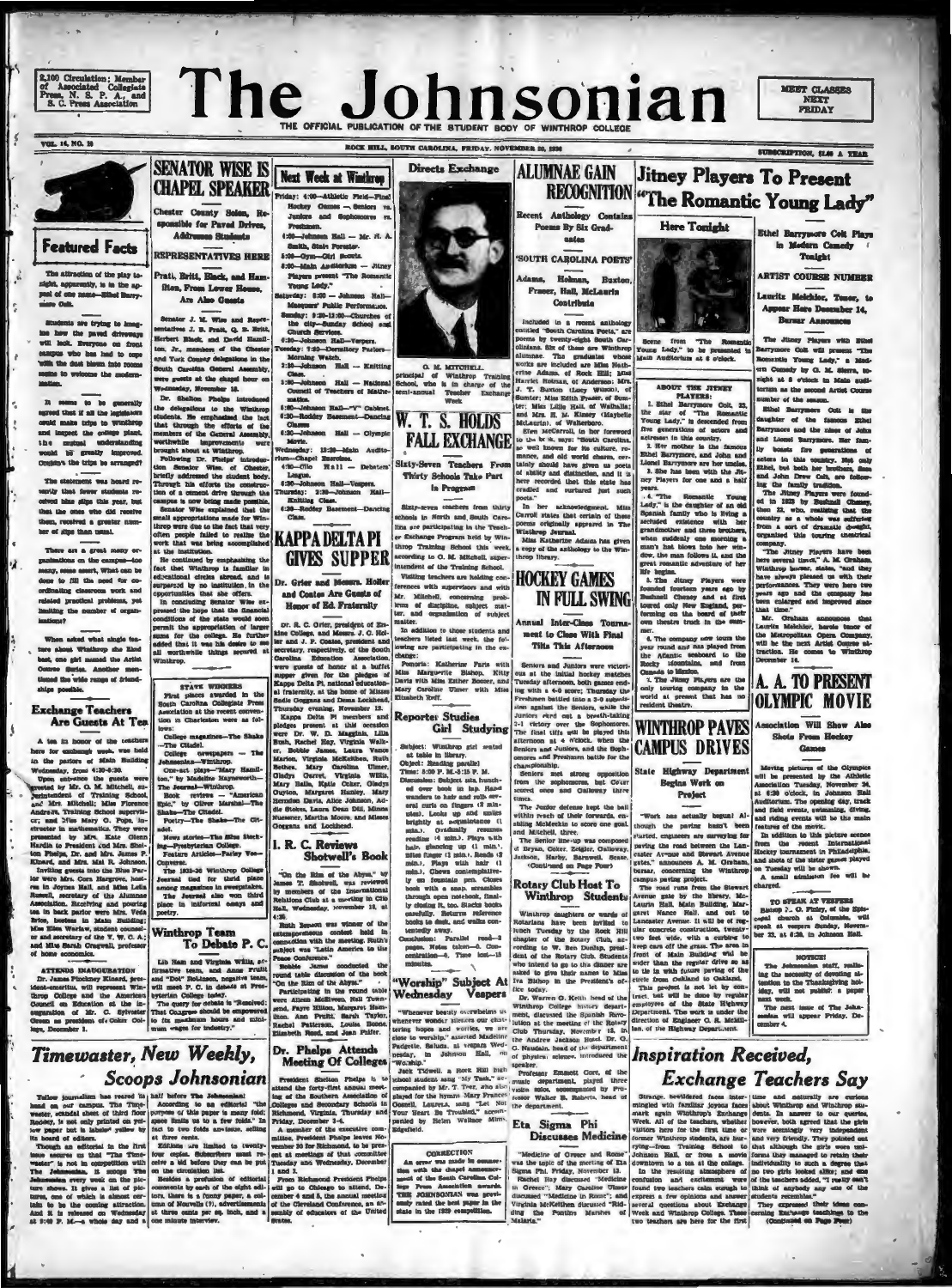| <b>THE JOHNSONIAN</b><br>launed Wookly During School Your Except Heliday Periods.<br>During the Regular Session The Official Organ of the Student Body of<br>Winthrop College, The South Carolina College for Women<br>Advertising Hates on Application                   | WINTHROP DAY BY DAY<br>Teacher Exchange Week booms<br>again-with the usual advantages<br>and disadvantages accompanying<br>Everybody puts on her best front<br>to be observed by neonie who are<br>doing the same thing in a different<br>way. Senior exchangers will be on<br>the return Monday-fresh from the<br>country, mostly.<br>Class room routine:<br>Ketchin: Too had for those who<br>are absent to miss these "pearls of<br>wisdom" I'm casting today.<br>Rollings: "I laugh and tell my<br>juniors and authors"-and "don't<br>come weeping on my shoulder when<br>reports come out" (She hates weep-<br>ing women).<br>Lochhead: "In there" interspersed<br>throughout lectures.<br>Rogers: "I'm as good a Presbyte-<br>rian as any of you but"-there fol-<br>lows a dissertation on Mechanistic<br><b>Tendencias</b> . |
|---------------------------------------------------------------------------------------------------------------------------------------------------------------------------------------------------------------------------------------------------------------------------|-------------------------------------------------------------------------------------------------------------------------------------------------------------------------------------------------------------------------------------------------------------------------------------------------------------------------------------------------------------------------------------------------------------------------------------------------------------------------------------------------------------------------------------------------------------------------------------------------------------------------------------------------------------------------------------------------------------------------------------------------------------------------------------------------------------------------------------|
| Entered as second-class matter Hovember 21, 1923, under the Act of<br>March 2, 1879, at the pustoffice in Rock Hill, S. C.                                                                                                                                                |                                                                                                                                                                                                                                                                                                                                                                                                                                                                                                                                                                                                                                                                                                                                                                                                                                     |
| Rated Tirst Among the Collage Newspapers of the South Carolina Collage<br><b>Press Association</b><br>Mamber of South Carolina Press Association                                                                                                                          |                                                                                                                                                                                                                                                                                                                                                                                                                                                                                                                                                                                                                                                                                                                                                                                                                                     |
| <b>EDITORIAL STAFF</b><br><b>BUSINESS STAFF</b><br><b>BEPORTERS</b><br>Hattle Greene Stewart, Ruth Bethes, Lorena Galloway, Jessie Teagua,<br>Elizabeth Kelly, Rose Rudnick, Lois Young, Margaret Altman,<br>Harrist Morgan, Anne Tilghman                                |                                                                                                                                                                                                                                                                                                                                                                                                                                                                                                                                                                                                                                                                                                                                                                                                                                     |
| <b>FRIDAY, NOVEMBER 36, 1936</b>                                                                                                                                                                                                                                          | Auld: "Just put your mind on it<br>and you can do it-every one of you                                                                                                                                                                                                                                                                                                                                                                                                                                                                                                                                                                                                                                                                                                                                                               |
| <b>WHO'S WRONG?</b><br>"That person is in the wrong," we sometimes say. Mental-<br>ly we add, "She doesn't agree with me."<br>A professor speaks against a pet idea of ours. We do not<br>try to follow his train of thought, but we immediately bridle<br>up with anger. | can de il-" (true)<br>Fink: "I think that's lovely!"<br>Keith; "Back behind this state-<br>ment-there is or ror."<br>Magginis: "Think about thet<br>young ladies, we are facing a grave<br>problem-How are we going to solve<br>tames at                                                                                                                                                                                                                                                                                                                                                                                                                                                                                                                                                                                            |

in with anger.<br>
A raturate represses opposition to a ruling we favor. Too often we do not even allow the student to explain why ahe thinks as also does. Instead we try to squeleb her by setting forth the superiority of ou

person, having no convictions on any subject, nor do we wish

Somewhere between these two extremes we must find. middle ground.

### BUT THIS IS WINTHROP

our and to the standards of conduct, one which<br>we have two standards of conduct, one which<br>we use at Winthrop and one which we use outside the college<br>if the above in Main Anditorium does not please us, we<br>express our disa ong with the projection machine, we let the oue managing<br>machine know it by stamping our feet.

the measure anyw it our neighbors know our reaction to the picture. At a tense moment in the show, we often shrick. At a particularly tender moment in the show, we often shrick. At a particularly tender moment in the pictu

But can we thus excuse ourselves?<br>Do we have a right to amony our neighbors just because<br>the picture is being shown at Winthrop and not in a town<br>then  $\mathbb R^n$ We say we know what is in good taste. Do we?

### **THE ANSWER**

"When people without a college education can earn as<br>much or more than people with a degree, what is the use of<br>attending college? What good is higher education? How will

attending college? What good is nigher equivalent . seven minimum college.<br>Blueh questions as these the skeptic is always inclined to ask as who attend college.<br>
If the note aim of college is to prepare one to earn his<br>
l ortance than this.

importance than this.<br>
Dr. D. B., Johnana anawered these questions with which<br>
we are frequently confronted, in his talk to his teachers,<br>
September 4, 1926. In his talk, he set forth Winthrop's simple<br>
in education.<br>
In

Is not the achieving of these aims .nore important that<br>a ability to command a large salary? the ability to com

### WE'LL PRINT IN

A number of the students who were asked their views on<br>various columns in The Johnsenkan mentioned the lack of a<br>student opinion column, and suggested that one be run each

weak. Nothing would please us more.<br>The only thing, in fact, that delays its appearance is the lack of Situbeat Options. If we are mistaken, though, and if you all of Situbeat Option you do feel impired to express your ide



THE JOHNSONIAN

uge Week be<br>usual advant the us antages accompanyi vats on her best fr

 $\begin{minipage}{0.5\textwidth} \begin{tabular}{|c|c|} \hline & \multicolumn{2}{|c|}{\textbf{3.6\textwidth}} & \multicolumn{2}{|c|}{\textbf{3.6\textwidth}} & \multicolumn{2}{|c|}{\textbf{6.6\textwidth}} & \multicolumn{2}{|c|}{\textbf{6.6\textwidth}} & \multicolumn{2}{|c|}{\textbf{6.6\textwidth}} & \multicolumn{2}{|c|}{\textbf{6.6\textwidth}} & \multicolumn{2}{|c|}{\textbf{6.6\textwidth}} & \multicolumn{2}{|c|}{\textbf{6.6\textwidth}} & \multicolumn{2$ ved by people who are<br>ume thing in a different<br>exchangers will be on<br>donday--fresh from the

problem—How are we going to solve<br>  $W^*$ <br>  $W^*$ <br>  $W^*$ <br>  $W^*$ <br>  $W^*$ <br>  $W^*$ <br>  $W^*$ <br>  $Bichthary rank high. In the 10% of  
on people—for other points and the  
non-  
tion of the two  $Bichler and the  
hor-  
tion of the two  $Bichler$ , which has  
asymptotic. The number of the 10% of  
non-  
lattice, then the 10% of  
non-  
formal and the  
non-  
formal, then the 10% of  
non-  
formal, the 1$$ 

**One-MinuteInterview** Miss Sadie Coggans, ter<br>ducational mychology, at phes ducational puyessessy;<br>lews on the grading q De you think the system of green,<br>ug at Winthrop is good? We next have a system. Each tender has a different standard, and it is impossible to know which is best; in fact, none can be really good.

Would it be possible<br>vi standard?

No, the standards could not<br>be even; but they could,  $2$  be-<br>lieve, be much more nearly so<br>than they now are.

. This plateau beam<br>in Main Bealth continue beam of Main Beam's Office, the set of Miller<br>region in the Harary, or continue of a Theorem of the momentum of<br>particle of Johnson Hall the particle of Main Beam<br>in the library Could the grading system be vi-<br>ford as that there would be no<br>rades except passing and falling?

The way is sade as a same of the state of the state of the When tendents is done more in the forest of the done area y with. With the state and yours, would be impossible. If the state and yours, would be impossible. If be

Dr. Maurice Ewing, amistant |<br>|essor of physics at Lahigh Unit<br>|tiy, is in charge of the under- $-$ the 

physical Union<br>
NEW FOOTBALL, 81GIVALES<br>
NEW FOOTBALL, 81GIVALES<br>
NEW FOOTBALL, 81GIVALES<br>
16 Give years ago at the University<br>
16 whilp their first derived into the China<br>
Internation by reling signals in flui-<br>
Internati

**Patron Car Adv**  **JUST LINES** 

Dear Mother,  $\overline{\phantom{a}}$ ne on the Everyone on any changes is an not only our breaths, but our voice away, it seems. I'm sure the people<br>in York heard the devils, tigers

away. M. seema. The sum of the people of the second temperature of the second formula from the second of the second of the second state of the second state of the second state of the second state of the second state of th

**About The Gym** High lights of the pap meet

Their demands in the space of the space of the space of the space of the space of the space of the space of the space of the space of the space of the space of the space of the space of the space of the space of the space

Love, BALLY.

### **Books In Brief** ee, by Vincent Sk

# ing Cherricades Pilva ... Freshmen:<br>
ing Cherricades Timon the Leight shahket ..., Spati between Judges<br>
Jalanket ..., Spati between Judges<br>
-diding to the excitement ...<br>
The physical ed department<br>  $\frac{1}{2}$ ............ The story of Louisa de Mollon politics called "Music" called "Music" carrier" during the time point republic. Interesting to spite  $\alpha$  being a historical novel.

The Veice of Hugal Ann, by<br>Kinlay Kantor.

Absut a hound whose voice was like a lengte, and the man who loved latr.

neary-<br>and riding events of the Paperson and riding events of the Paperson<br>means that a palachelphia-bila of the inter-<br>anticous hoches to much about this area are reversed to much about this<br>impact that on more about the -Touch, and Lo, a magnitude of the magnitude by Albert Digeant Wegnum and the magnitude count of a denoming given an actional control and the control of formal control and for the property of the United States-can beam ea Do You Know?

Now the second and the second and the second and the second and the second and the second second and the second second and the second second and the second second second and the second second second and the second second s  $\cdots$ 

 $\begin{tabular}{ll} & \circ & \circ & \circ \\ \hline \hline \end{tabular} \hline \text{and along finding $m$-rad and in the original image. It is said to be good, but no match for Irving. Tablerg's ``Romoo' and Julius'''. \end{tabular}$ 

### Answers to last week's questions:<br>1. The picture of the Reaper is<br>3 Main Building beside the door<br>5 the Dean's Office. Figures Don't Lie

Ask your room-mate to guess<br>which downstory has the most stu-<br>dents. Two to one she won't guess isdai

> North a

Form and Pleard, strategy<br>desilionals and professor of sero-<br>national explorering at the University of Minnesota recently put the<br>finaliting touches on his "tornado<br>mealing", which manufacturers<br>mealing", which manufacture  $\begin{tabular}{ll} 0 & 000\% \\ \hline & 100\% \\ \hline & 100\% \\ \hline & 100\% \\ \hline & 100\% \\ \hline & 100\% \\ \hline & 100\% \\ \hline & 100\% \\ \hline & 100\% \\ \hline & 100\% \\ \hline & 100\% \\ \hline & 100\% \\ \hline & 100\% \\ \hline & 100\% \\ \hline & 100\% \\ \hline & 100\% \\ \hline & 100\% \\ \hline & 100\% \\ \hline & 100\% \\ \hline &$ 

ANSWERS TO DO, YOU KNOW: 1. In the library, just inside the

aroused after much shaking a sprinted from the smoke-fill room.--A. C. P.

### **Jobs And The Biology Major** BY DR. SLOVES GREET

1. In the inetary, just<br>2. Een R. Tilman.<br>3. Een R. Tilman.<br>4. Eight.<br>4. Eight.<br>5. On the collage seal.

mie Parker.

as is beginning a series of articles cuttining fields of work open to Winthrop graduates.)

(The Johanness work open to Witchcop grows<br>and and 1. Techniq, work open to Witchcop grows and this<br>scalar behaviour over point (2. Proprime that the contract of the S. Research work-amaily at collapse or privately endowe





sible to say anything the least big de<br>rs this week, after meeting their has We fied it imp ing their harda papers this we rs at the Press Convention in Charleston.

The Guilfordina, in a recent editorial, suggested that the girls carry their opinions concerning equality by practicing it in the adeial world.<br>Their opinions concerning equality by practicing it in the adeial world. ut their opinions concer social gathering as well as the stage. They're also in favor of girl-reaking at dunces where there are not enough loys on the floor.

From The Kaystens we have "Life" plotured for us in six ch

Chapter 1: "Olad to meet you."

Campter II: "Teat the monn beautiful?"<br>Chapter II: "Teat the monn beautiful?"<br>Chapter III: "Jest one more, dear-pees<br>Chapter IV: "De you-"" Io."<br>Chapter VI: "Whereinsil's dimer?"<br>Chapter VI: "Whereinsil's dimer?"

**Qualification** 

A New York paper recently carried this want ad: "Wanted: A Prince-<br>In man or equivalent." Another subtle man, a Yale graduate, wrote bask<br>of inquired whether by the equivalent the ad meant four Harvard men<br>one Yale man wo

Senator James F. Byrnes formally dedicated the new barracks<br>emson College on November 14. While at Cleason Senator Dyn<br>us also initiated into Blue Hey Fraternity.

THE HAYSERAN tops as shout the freshman who thought

According to the Amechian Collegiate From, curoliments in formulation of the schedule digential contents states and experiment states at Perture of the college have creatly doubled in the past tem years.

It will be a pity if JOHNBONIAN readers have grown tired of Mr ber "Little Lamb", because the TRINITORIAN'S poem, which would be a ber solver to a phase in the advertising section, is too good to she

## Mary had a Bitle lamb,<br>Ila flatos was white as snow<br>And overywhere that Mary went<br>She took the box.

The girls at G. W. C. have recently been given the<br>mows at downtown theaters with dates and periodic permed, downtown at any time during the day.<br>The world must be griding liberal-rainted. n the pri

The cut system at Clemeon has been revised and the class attendance<br>has shown a marked improvement, according to a statement from the<br>Registrar of Clemeon.

The Purple and While raises an important question:<br>Students at the University of Illiacis who wish to drive on the<br>mult pass a chauffeur's examination.<br>Wonder if the girls they ride have to be makin'

Clipped by a member of our ade tas se

- 
- 
- 

.<br>Now like an met nomeona witt an<br>We owiped this from nome other

 $\theta$  .<br>Little Miss Matick and on a tatfor, Little Rading her cursis and whay,<br>By came a spider .<br>And and sown beside her .<br>And said, "Is this mat reserved?" <br>"It must but it hasn't said anythin .

Serious thought for the day:<br>What is a remedy for that let-down feeling after a ryk-rod at home or some such place?

- Outling out this paper is no pleads. If we print joint, apply my we are stily: if we dent, they my are are too safes<br>in the same of the same of the same set of the same of<br> $\mathbb{W}$  we due things from other papers, if we d
- or we meaning contributions, we now approximately<br>If we do print them, the paper in filled with  $\mu$ <br>W we also a change in the other person's we were also alting in the other person's we<br>are too critical;
- 

with me

column can go on for at least rix or seven more lines new that<br>aght sight of THE DAILY COLLEGIAN, and tre see one of the nery rhymes all done over to a

-WE DID!

 $x = 12$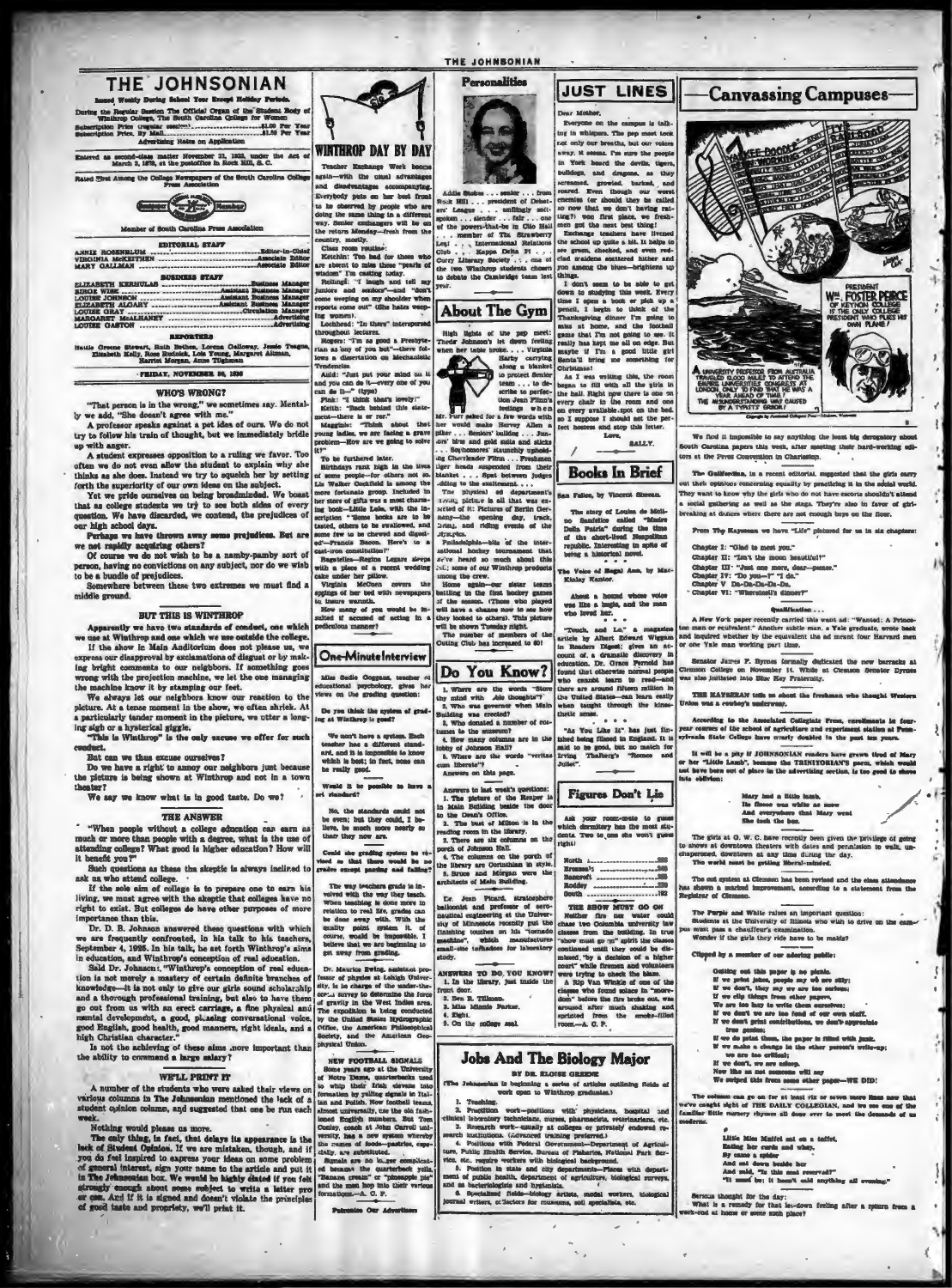THE JOHNSONIAN Music Department<br>Students In Recital **CONSERVATION IS** CLUB DISCUSSES Sophomores Cheer Way **Students, Faculty Member TRI-BETA TOPIC GREAT DANCERS** To Second Victory The Department of Manufacturers and Manufacturers and reductional receiver EN PRINCIPAL DE PRINCIPAL DE PRINCIPAL DE PRINCIPAL DE PRINCIPAL DE PRINCIPAL DE PRINCIPAL DE PRINCIPAL DE PRINCIPAL DE PRINCIPAL DE PRINCIPAL DE PRINCIPAL DE PRINCIPAL DE PRINCIPAL DE PRINCIPAL DE PRINCIPAL DE PRINCIPAL D Give Views On Light-Cuts State Forester Gives III The Suphemere chan of Win- recital, Wednesday, Hevensh change channel its way to the toward in the amplitude of the same in the same in the same in the same in the same in the same in the same state of the same in the sam Literary Society An ecilal, Wednesday, Novel<br>At the Merry-Go-Roux<br>-Rebecca Rickson trated Lecture in Johnson **GIVES PLAY** Ladon Dumann Karawain, possibly New Memory of National and Tamara Extravelse disc (1986). Manufest and the three grassies disc memory of the presch Presch Presch Presch (methanolic methanolic) in the society and Monday. " The p  $\overline{\mathbf{u}}$ oronomous<br>
Judges were Mins Badie Gogg<br>
teacher of columniary<br>
Shawar, teacher of Franch; and<br>
Har, Turr, with suggestions from<br>
Min Coggana, presented the cup<br>
date Time, unit suggestions from<br>
Jean Pinn, inimitable sopho ture, was late Poreters, and is the file Man Of Faculty The mass can be factily have<br>
The mass of goal filters and the filtration of goal filtration<br>
in the spatial of Windows in additionally, the spatial of<br>
ality, twenty-severa teachers and<br>
ality, twenty-several distinct and PHOTO FINISHING **CA PROTO SHOP Arvin Auto Heaters** cluded:<br>
1. A limerick contest, won by<br>
1., M. Grubam, bursar, with<br>
strong competition from Dr. H.<br>
M. Jarrell and Prof. T. W. Mosl.<br>
Dr. Wheeler awarded a harber-<br>
shop pole of candy to the win-<br>
shop pole of candy to th could diane was mentioned and the form of the form of the state of the Mary Green, "Plate and the state of the State of the State of the State of the State of the State of the State of Taylor State and Pat John Mary Total **ROCK HILL BODY COMPANY** i 64 **LUCIELLE** ner;<br>
2. An identity contest, with<br>
Prof. W. B. Roberts the only<br>
con b name all the subjects of<br>
the sketches, Ray A. Purr pre-<br>
the sketches, Ray A. Purr pre-**RAYMOND STARS** NOTICE!<br>An order for class rings will be<br>taken immediately after the<br>Thanksgiving holidays. **SHOP** Art Classes See IN PICTURE When Planning to Build or Remodel autographed copy of **M** 33 8 Charlotte, N.C. . Consult

3. Hilarious singing and wise- $\overline{a}$ 

creasing;<br>ing as the hangust progressed<br>that the occasion ought to be-<br>ocme a traditional annual af-<br>ocme a traditional annual af-

### **Twelve Students**

ŀz

Give Recita

Twelve music students I<br>the following recital in MV<br>Wednesday, November 11:<br>Sonatina in O Major, Cl

the Barron.<br>Sonatina in O Major, O  $\overline{a}$ riha Mas Rogers.<br>Attis Walts, Cron т

tiky,<br>Az, MacDowell-Julia Pe<br>La Charmante Margueri<br>Prench-Geruldine Murris.<br>Vitterio, mio cuore, Ca<br>Jare Selve, Handel-Auguste

dollers, ' .Soor-Mory

h.<br>rghetio, Weber-Krvia<br>Janos, Oranados-Krv<br>, Campbell.

 $\overline{10}$ Native Land, O **B** st Song.

scrong<br>Tru Beldi Vi

**fasic from<br>Ruth Glenn.**<br>wiant, Dut

### Literature Class

In connection with  $\frac{1}{1}$ , therefore Bridge In early American Brogradied can Liderature change and the Processor<br>by Professor J. W. McGula, Jr., and Bridge Bridge and the processor J. W. McGula, Jr., respectively to Ca

17.<br>The class was received at the reservation by Chief Blue, who, in<br>honor of the occasion, was attired<br>in the hull modes regalia, including<br>the headiress peculiar to his tribe. er g'ving a few facts about the sory of his trives, union in Mor-<br>case the class through the Mor-<br>on church and briefly sketched<br>o history of the church.

Ny to See Co-life will<br>also your Thankspiring<br>Honor **LITTLE CAMARY SODA &** 

Sociology Club<br>Admits Me

reador 21, at seven F. M. In Hans<br>
Andilevina. Co. (5) the membersion correlated increments of Magneta and<br>
Andilevina. Complex and matching in Schmolet control of the Sociology<br>
straining an earle sight in what was Club all short.<br>Characterizations are conveniency. Characterizations are supposed to be<br>framed in the well are are supposed to be with density in are those that are<br>originated to be coming and funny.<br>There will also be a color

social committee.<br>
New members of the Sociology<br>
ordal committee.<br>
The use Ottle Ruth Eiffeld, Karl Mary Hasel Alther<br>
Hettis Smith, Sara Chappell, Mari

Adult Education Class<br>Teaches at Friendship on Fe ers, Sara

The Adult Education class composed of seniors in the home economics department will conduct<br>afternoon classes in theme training<br>afternoon classes in home training<br>afternoon classes in home training<br>Memmber 24 protessor Lawrence, market<br>extern University, was the play<br>one championality of the line<br>ormandie while on his way

to Made Here by

The Coca-Cola<br>Bottling Co.

**Rock Hill, S. C.** 

Turkey

**Popular Prices in**<br>hundown or lines

Rock Hill

Hardware Co.

at Priendship buyon and Priendship buyon and the Secret States which display of various lables which be given at the first meeting. Prom the set of the secret of the set of the set of the set of the set of the set of the s The Universal Drink this community will choose the the prefer to study in the se Coca Coda

Trio Sings At<br>A. R. P. Church

Eleanor Canghat GAD. t, and Mary France<br>upanied by Miss R<br>on, sang "I Walted

d for Turkey Roasters<br>to Fit Any Size Lord" (h .. at the A. R. reh in York, I nigh er 15. ilyn Lrock played "Ave h

by 8

 $P = 2$ **ROGERS'** 

ON MAIN STREET

**Buy Your Thanksgiving Fruit** at Your **FLORIDA FRUIT STORE** On On



**SERVICE**<br>STATION **GROCERY** Let Us Prepare Your Car for That

Thanksgiving Holiday Trip! **COX AND POLK GARAGE** 

 $\mathbf{r}_s$ **Brooks** of Charlotte

108 N. TRYON ST. for "Fashion Firsts" as

featured in Vogue

**COATS-SUITS-FURS-DRESSES** 

"Quality is the Keynote of





**Ice Cream** Sandwiches, etc.

**RIVERVIEW DAIRY STORE** 





**BELK'S** 

GLOVES - Fabric gloves<br>sultable for sport or dressy<br>wear in suede, picnit and<br>Dovel cloth. Black, brown,<br>navy, wine, and green.

**Catawba Lumber Company** 

Telephone 148

Hardaway-Hecht

Company

**Wholesale Grocers** 

**CHARLOTTE, N. C.** 

59c and 98c

**m** at the **DARLING SHOP** 

ristis, N. C.

**PRINTING** 

Consult Us for Your

Programs, Stationery Carda, Engraving  $\bullet$ 

**THE RECORD PRINTING** 

**COMPANY** 

Phane 164

OOKS, I

All woot gloves in solid and bright color combination

29с, 48с, 59с, 69с, 98с  $=$  \$1.19

Gauntlet styles in hid and suede gloves. Black, brow<br>green, dubonnet, British tan and navy.

 $$1.95$  and  $$2.95$ 

\$4.95, \$7.95

HANDBAGS-Bags in many unart<br>styles and slapes. New califatin auced rough grain leathers. Fitted with<br>inner purse, mirrors, eigarette compart-ments, etc. Erown, black, navy, marcon,<br>and green.